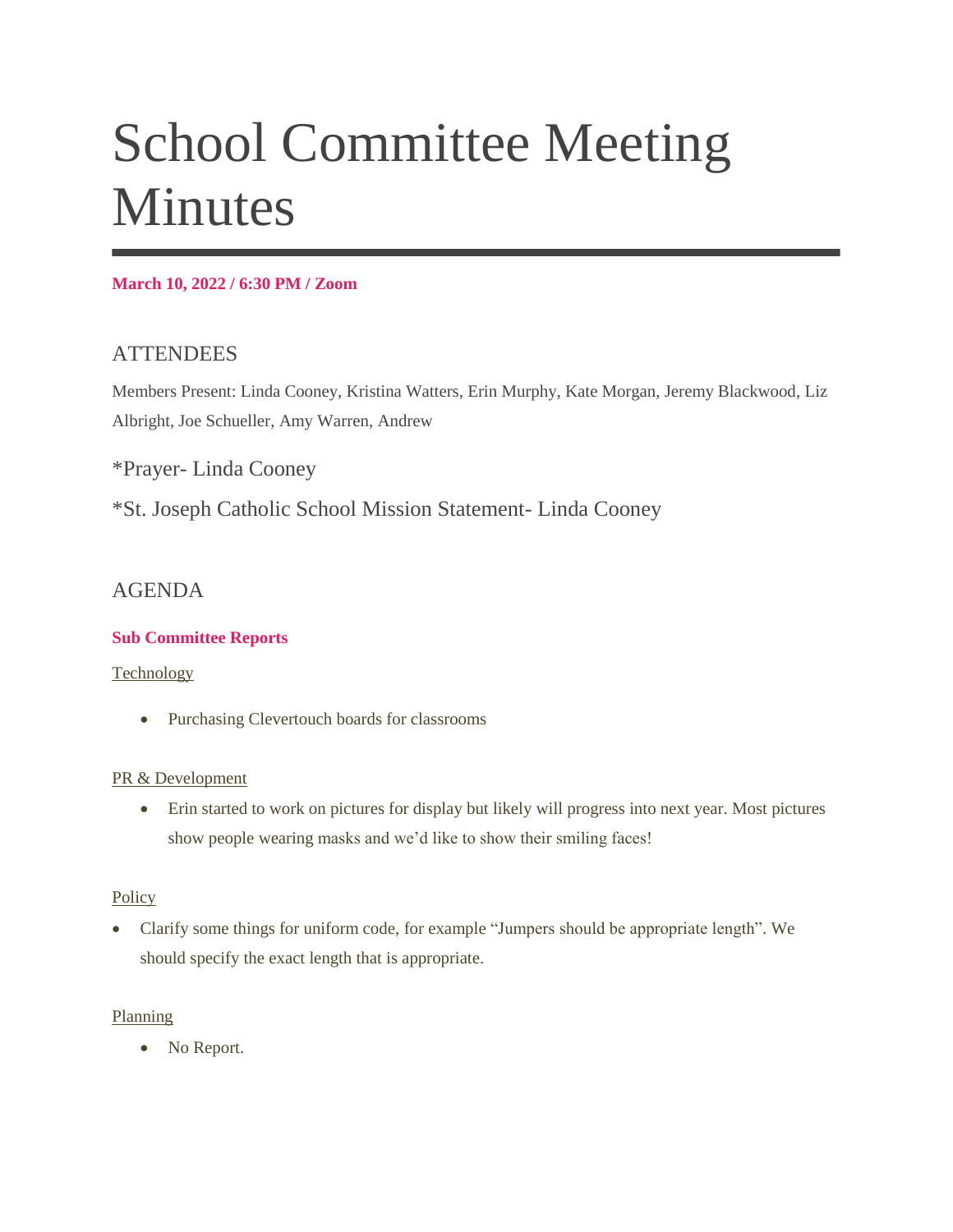## Budget

- Ms. Cooney met with Julie to get a sense of overall Parish budget, line item compare to where we are now.
- Kate Morgan has been talking with other parents about office supplies families are asked to provide every year – kleenex, paper, etc. Can we charge a fee to parents and school can buy supplies in bulk at a cheaper cost? Also, ask teachers if there are specific items they can charge a small fee to parents and buy themselves such as red pens, etc. When parents buy, they come in larger packs and we end up buying more than needed.
	- o Perspective families like that we don't have book, tech, supply fees which can be around \$200 at other schools. Let's think about it.
- Finance Committee will be reviewing budget this month. Proposing a 3% increase for teachers

## Principal Report

- We have many activities and service projects planned for Lent. The Lent Committee made a calendar that can be found on the school website the lists all the prayer experiences, journal writing, reconciliation dates (everything that is happening during Lent).
- I spoke with Father Adam along with my faculty and we have decided starting on Wednesday to make masks optional.
- Students in grades 3, 5, and seven are taking the Iowa Tests. They will be completing this tests next week.
- Report cards were sent home today and conference request forms were also sent out. These conferences are by request only by the teacher or parents. The teachers are setting up the times and type of conference it will be (in person or Zoom).
- We are moving into our final trimester. The theme for our school year is "We Build Our Faith." We change the focus area every trimester. Our new focus is "We Build Our Faith By Deepening" Our Relationship with God".
- There is a letter in our newsletter from Mrs. Bezak. I am sure you will agree it was a hard letter to read thing and it really makes you appreciate the things we take for granted in life. I have been in contact with her on a weekly basis. She is a real fighter.
- Kathi Sinclair will be taking over the music classes for first through fifth grade. She will be writing a letter to the families next week.
- The Middle School Play is well on its way. Thanks so much to JJ, Mrs. Ammerman and Mrs. Polivka for their countless hours of help.
- Registration is over for the Milwaukee Choice families we have 21 families in this program. All of the families that were accepted are already existing families in our school.
- The registration is also over for all our school families. We have three families leaving next year. Two because of moving and one wanting public school.
- Budget Met with Julie first to get a sense of the overall budget for the parish. We look at every line item and what had been sent in each area this year. The faculty and I also talked about any curricular updates that were need. At this time it will only be the expenses of our existing curriculum.
- Finance Committee will be reviewing and approving our budget later in the month. The parish is proposing a 3% increase for all employees.
- Upcoming calendar events : Fraction In Action, Middle School Play, High Interest (28th), Biztown 4th 7b 5th FT, VIP Day 13th, Carnival 20th, May Crowning 27th